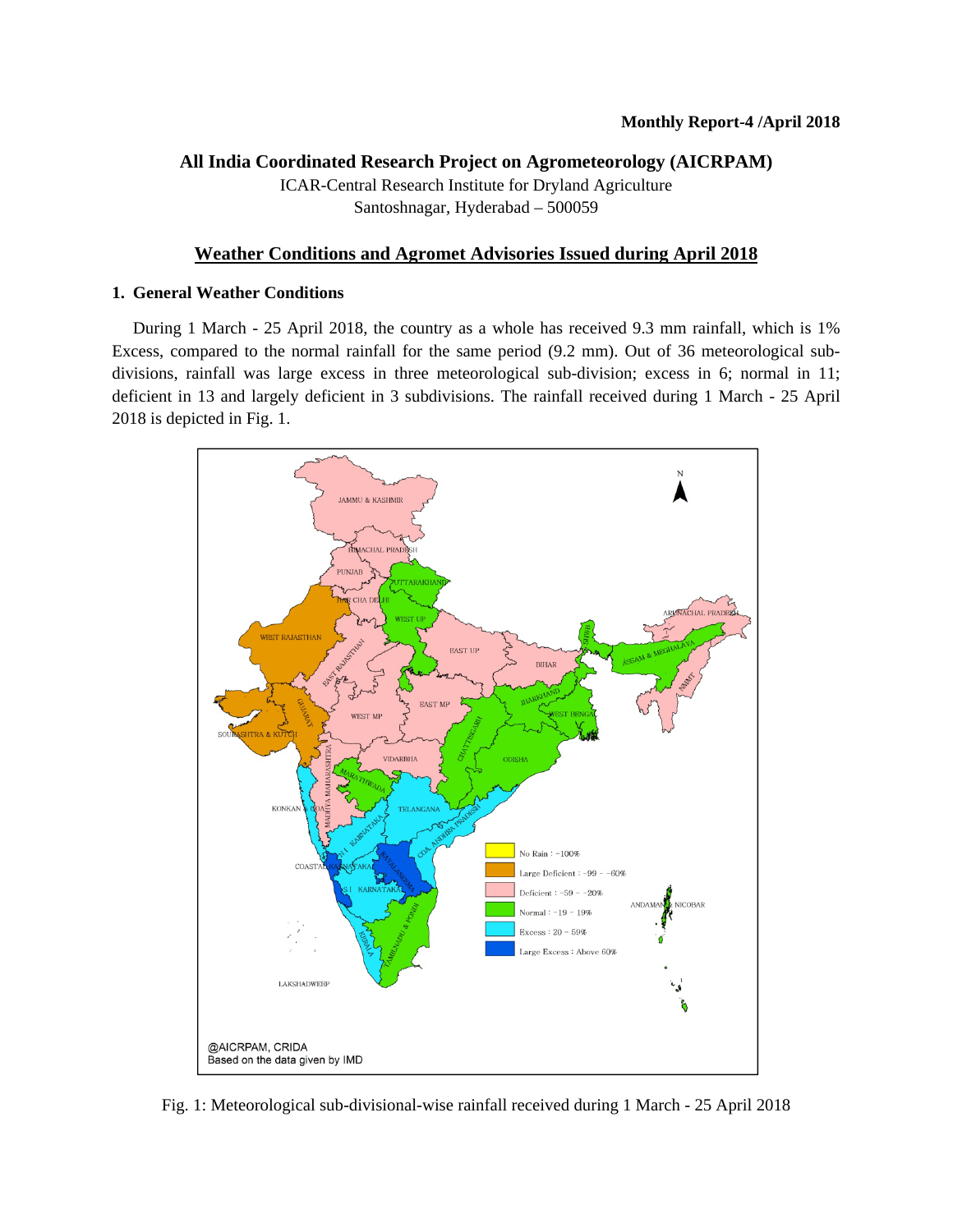| Date of issue | <b>AICRPAM</b> centre      | <b>Agromet Advisory issued</b>                                                                                                                                                                                                                                                                                                                                                                                                                                                                                                                                                                                                                                   |
|---------------|----------------------------|------------------------------------------------------------------------------------------------------------------------------------------------------------------------------------------------------------------------------------------------------------------------------------------------------------------------------------------------------------------------------------------------------------------------------------------------------------------------------------------------------------------------------------------------------------------------------------------------------------------------------------------------------------------|
| 06-04-2018    | Kerala                     | • Farmers are advised to keep vigilance against rhizome weevil.<br>Mulch the basins to conserve soil moisture. To protect plants<br>from Sigatoka leaf spot disease, spray 1% Bordeaux mixture<br>or Tilt 25 EC (1ml/lit of water), after the forecasted spell of<br>rainfall.<br>Farmers are advised to remove and destroy affected and<br>decayed fruits. Use pheromone traps like cue lure (60<br>nos./acre) for vegetable fruit fly or Thulasi/fruit traps. If<br>infestation is not reduced, spray a mixture of Malathion $@$ 2<br>ml per one litre of water $+$ jaggery 10 g at flowering and fruit<br>initiation, after the forecasted spell of rainfall. |
|               | Marathwada,<br>Maharashtra | • Farmers are advised to take a spray of 5 % Ferrous sulfate (5<br>gm / litre) if iron deficiency is observed in summer groundnut<br>crop during week-2.                                                                                                                                                                                                                                                                                                                                                                                                                                                                                                         |
|               |                            | • Farmers are advised to take precaution for harvesting and<br>threshing of wheat.<br>Farmers are advised to monitor the field for mite infestation                                                                                                                                                                                                                                                                                                                                                                                                                                                                                                              |
|               | <b>Samastipur, Bihar</b>   | in okra. If infestation is found, then spray Ethion $@1.5-2$<br>ml/litre of water is advised during week-2 to protect crop.                                                                                                                                                                                                                                                                                                                                                                                                                                                                                                                                      |
|               |                            | • Weather is conducive for Yellow Mosaic Virus infestation in<br>summer pulses. Farmers are advised to spray 20 ml Rogor/10<br>litre water during week-2.                                                                                                                                                                                                                                                                                                                                                                                                                                                                                                        |
|               | Odisha                     | • Prevailing high diurnal variation in temperature is conducive<br>for infestation of blast disease in rice. Farmers are advised to<br>spray 0.6 g Tricyclazole or 1ml Edifenphos in each litre<br>water, during week-2.                                                                                                                                                                                                                                                                                                                                                                                                                                         |
|               |                            | Withhold top dressing of Urea<br>for five days after the<br>spraying. Increased temperature may favour the egg laying of<br>stemborer in rice in the main field. Spray 2 ml Profenophos<br>per litre water.                                                                                                                                                                                                                                                                                                                                                                                                                                                      |
|               |                            | • The forecasted weather condition is congenial for ear head<br>bug incidence in rice. Farmers are advised to spray Neem<br>Seed Kernel Extract 5% @ 25 kg/ha during week-1.                                                                                                                                                                                                                                                                                                                                                                                                                                                                                     |
|               | Kovilpatti                 | • In order to mitigate the effect of high temperature on animals,<br>provide adequate cool drinking water and green fodder and<br>spray water on gunny bags surrounding the cattle shed.<br>Vaccination against foot and mouth disease to the cattle is<br>advised as a prophylactic measure.                                                                                                                                                                                                                                                                                                                                                                    |
| 13-04-2018    |                            | • Weather is conducive for stem borer in paddy. Farmers are<br>advised to use 2 CC trichocards as 10 pieces in different<br>corners of field under leaf. In severe condition apply<br>Flubendamide in 2 ml/10 litre.                                                                                                                                                                                                                                                                                                                                                                                                                                             |
|               | <b>Trissur</b>             | There is a chance of quick wilt disease due to high relative<br>$\bullet$<br>humidity in pepper. Farmers are advised to<br>apply<br>Trichoderma or pseudomonas culture in soil or 1% Bordeaux                                                                                                                                                                                                                                                                                                                                                                                                                                                                    |

**2. Agromet advisories issued by ICAR-All India Coordinated Research Project on Agrometeorology (AICRPAM) centers during April 2018**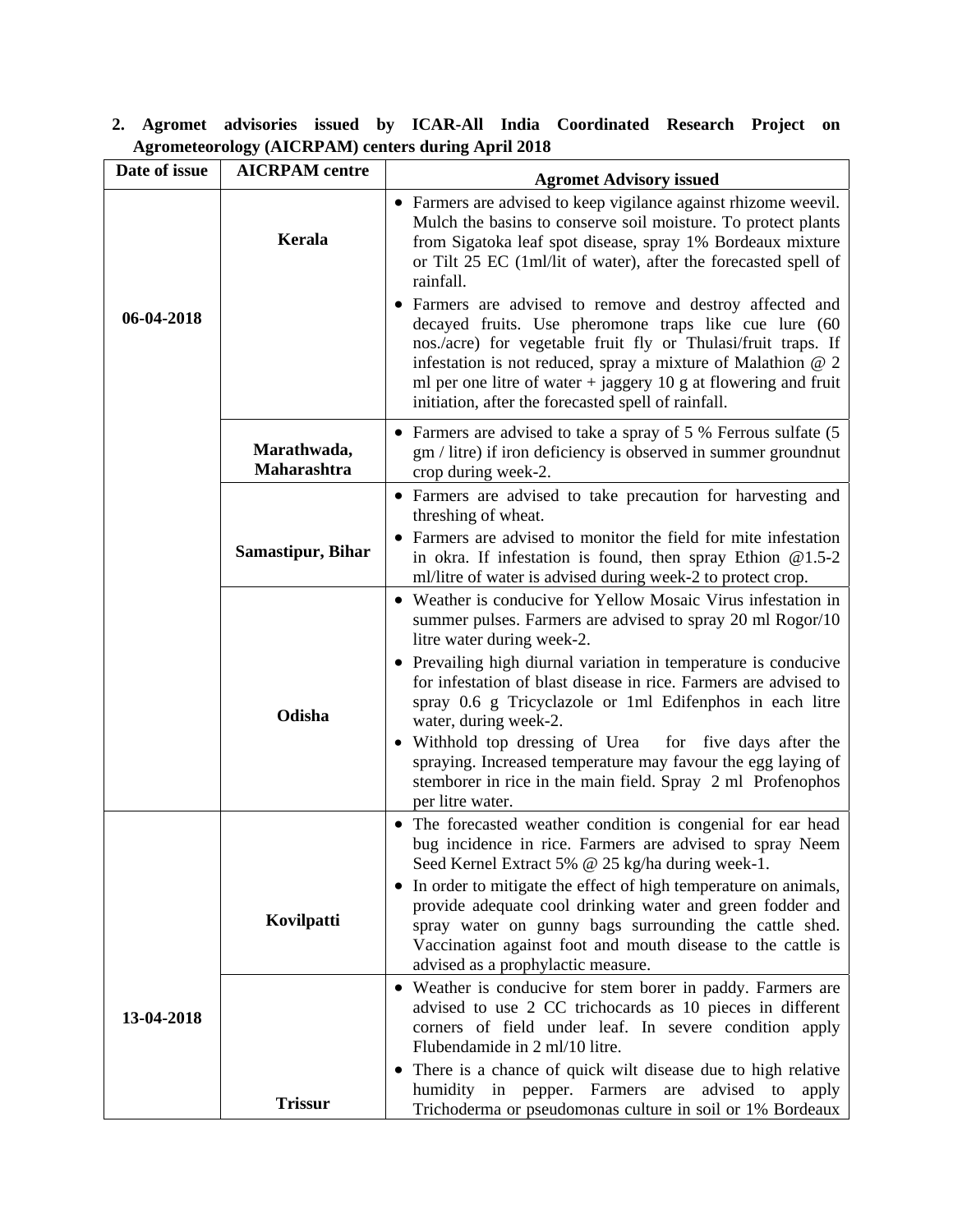|            |                                           | mixture can be sprayed on the leaves and small branches,<br>after the forecasted spell of rainfall.                                                                                                                                                                                                                                                                                                                                                                                                                                                                                                                                                                                                                                                                                                                                                                                                                                                              |
|------------|-------------------------------------------|------------------------------------------------------------------------------------------------------------------------------------------------------------------------------------------------------------------------------------------------------------------------------------------------------------------------------------------------------------------------------------------------------------------------------------------------------------------------------------------------------------------------------------------------------------------------------------------------------------------------------------------------------------------------------------------------------------------------------------------------------------------------------------------------------------------------------------------------------------------------------------------------------------------------------------------------------------------|
|            | Konkan                                    | • As there is increase in daily mean temperature, irrigation<br>should be given to coconut and arecanut plantations during<br>week-2.<br>• Farmers are advised to protect the animals from afternoon<br>heat. Provide good aeration in animal shed.                                                                                                                                                                                                                                                                                                                                                                                                                                                                                                                                                                                                                                                                                                              |
|            | <b>South Interior</b><br><b>Karnataka</b> | • Taken up summer plough to expose the soil to kill the<br>different stages of insect and weeds.<br>· Livestock management during summer: 1) Silage, hay and<br>crop residues may be used for cattle feed when shortage of<br>green fodder. 2) Apply 4-6 inch thick thatch as a roofing<br>material. Water can be used for spraying the floor and roof of<br>shelter are recommended.                                                                                                                                                                                                                                                                                                                                                                                                                                                                                                                                                                            |
| 20-04-2018 | <b>Vidarbha</b>                           | • Due to increase in temperature and evaporation irrigate the<br>ground nut crop at an interval of 6-8 days.<br>• Harvest mature pulse crop early in morning or late in evening<br>and dry it for 3 to 4 days in sunlight. Stored dried grain in<br>proper manner.<br>As there is increase in average temperature, irrigation should<br>be given to coconut orchard at 5-6 days interval and for<br>Arecanut orchard at 4-5 days interval. For control of adults<br>and grubs of rhinoceros beetle in coconut, dust 2 % Methyl<br>parathion powder after every 2 month interval in FYM pits.<br>• Farmers are advised to protect the animals from afternoon<br>heat. Keep good aeration in animal shed. For boiler poultry<br>bird 1 <sup>st</sup> three week provide boiler starter and 4 to 6 week old<br>bird provide boiler finisher as per their daily requirement. The<br>temperatures during day are increasing hence protect poultry<br>birds from heat. |
|            | Jorhat                                    | As sufficient rainfall has received during the last week,<br>$\bullet$<br>summer ploughing in rice fields is advocated. This will kill<br>the eggs and larvae of insects and also will help in moisture<br>conservation in soil.<br>• Due to favourable weather condition , infestation of cutworm<br>may be seen in okra field. To control this pest, apply<br>Malathion 50 EC $@$ 5 ml per 3 lit. of water at seven days<br>interval on clear weather.<br>Expecting the optimum soil moisture condition during week-<br>٠<br>1, application of first split of recommended fertilizer in<br>coconut palm may be adopted. The fertilizer dose for each<br>bearing palm is 750 gm urea, 1250 gm SSP, 875 gm MOP<br>along with 25 gm of Borax<br>In boro rice, crop is in milking to ripening stage. In the<br>$\bullet$                                                                                                                                           |
|            | <b>West Bengal</b>                        | present weather situation there is a chance for the spread of<br>Yellow stem borer and Gundhi bug. If there is 1 adult Gundhi<br>bug per 5 hills of plants apply Carbaryl or Fenvalerate as<br>control. Farmers are advised to avoid unnecessary spraying                                                                                                                                                                                                                                                                                                                                                                                                                                                                                                                                                                                                                                                                                                        |